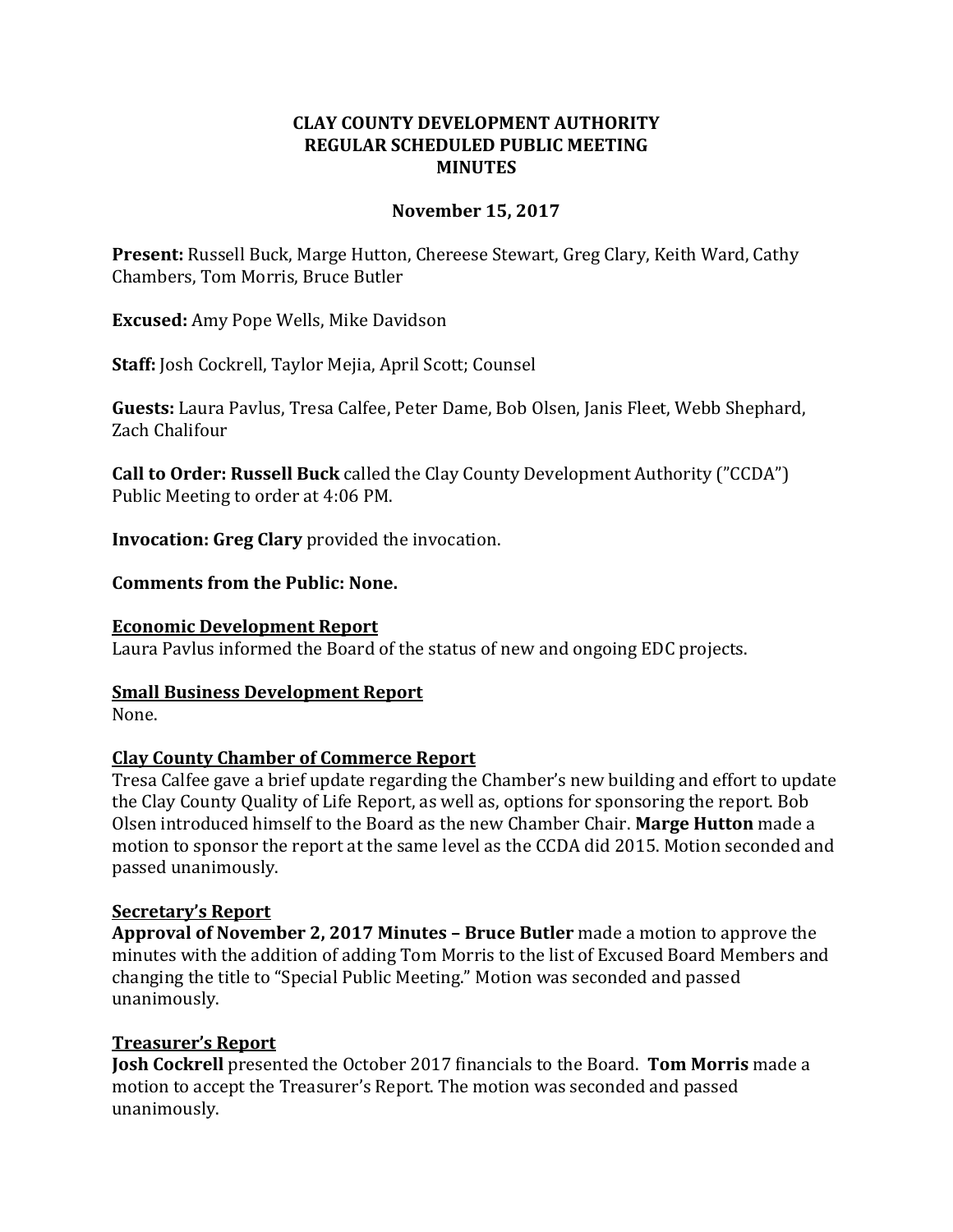**Committee Reports** None.

**Chair's Report** None.

## **Executive Director's Report**

**Josh Cockrell** stated that he and April Scott met with members from the County to discuss IRB's.

# **Attorney's Report**

**April Scott** stated that the Clay County Board of County Commissioners was exploring the possibility of creating another body within the county to authorize IRB's. She stated that the meeting she and Josh attended was to discuss options moving forward for the CCDA and County (in relation to issuing bonds). She also stated that she and Peter Dame were exploring options for updating and broadening the definition of "projects" that are defined in the CCDA's enabling statute.

**Greg Clary** clarified that this change would need to take place by action of the Florida Legislature. The Board members continued to discuss which projects are perceived to be eligible and noneligible for IRB's issued through the CCDA. **Tom Morris** suggested asking the Attorney General for an opinion. **Keith Ward** made a motion to allow Counsel and Peter Dame to move forward with asking for an AGO. Motion seconded and vote tabled until after Perter Dame's presentation.

# **Old Business/New Business/ Board Comments**

**Industrial Revenue Bonds 101 – Presentation by Peter Dame, Attorney, Akerman-**Peter Dame introduced himself to the Board. He gave a presentation regarding how the CCDA does IRB's, why the CCDA does them, and the benefits. He gave a brief history of conduit bonds and explained that the purpose of issuing bonds is economic development. He also stated that the benefit of and IRB is that interest rate is tax exempt for the entity receiving the bond. He informed the members of the history of IRB's as they relate to state law and explained that federal tax law dictates bonds be exempt. He also stated that the IRS and federal government believe the Governor is the responsible entity for approving IRB's because he is also the one who appoints the Board. Peter Dame reviewed the procedures for IRB's which begin with an inducement resolution, then a bond resolution, followed by a TEFRA hearing, and finally the execution and issuance of the bonds. He also stated that bank lenders should be aware of IRB opportunities.

The Board revisited the motion made by **Keith Ward**. Motion passed unanimously.

Webb and Zach from James Moore & Associates introduced themselves to the Board. They stated that the annual audit should tentatively be finished by February of 2018.